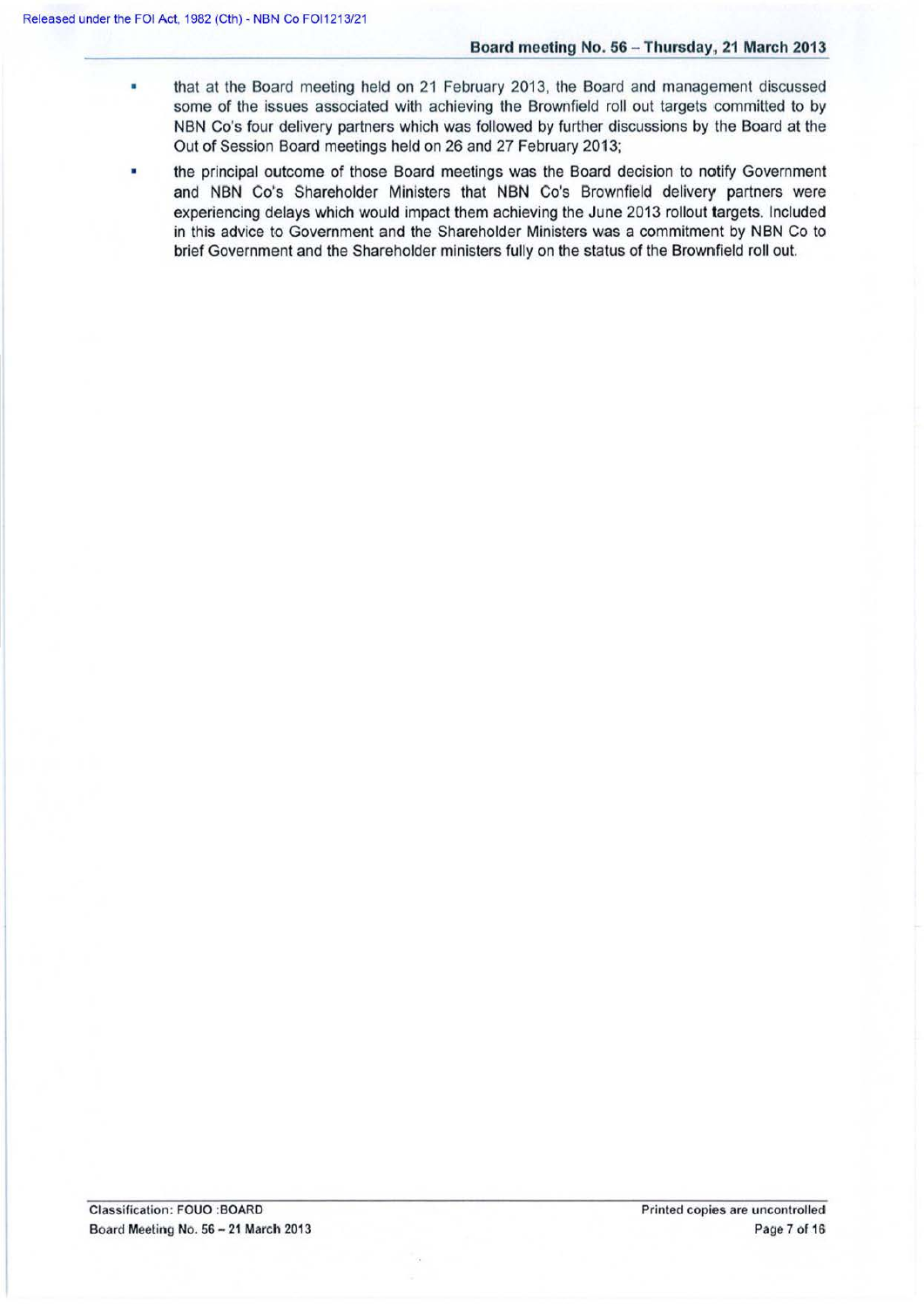21 Level 1 Project Reviews: Fibre (including build drops), MDUs and Public Interest Premises

# Decision

The Board discussed and noted the content of this report on progress of the rollout program. The report encompasses three areas; Fibre (including build drops), Multi Dwelling Units (MDUs) and Public Interest Premises (PIPs).

## **Discussion**

In addition to the Board report, in relation to the progress of works in Fibre areas the Board confirmed:

• as at 21 March 2013 Cis for approximately 400,000 'premises passed' have been issued to the four delivery partners;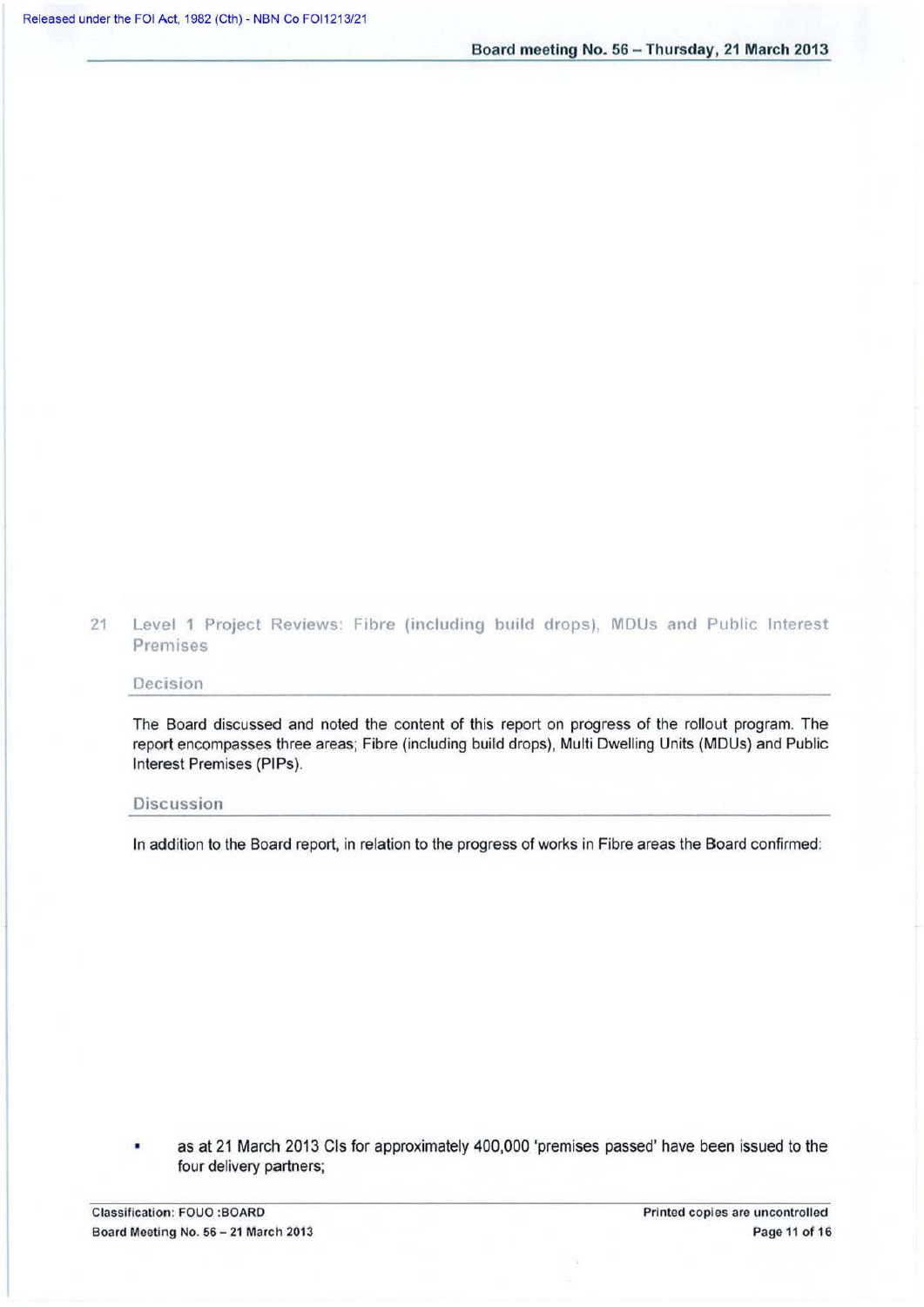The Board confirmed regarding Public Interest Premises (PIPs):

- in 2012 NBN Co undertook a pilot of 19 sites comprising hospitals, universities, schools and aged care sites, identified a range of complexities involved in the roll out process in these sites;
- NBN Co has passed some 188 PIPs of which approximately 47% have been connected including in some Greenfield areas;

## 23 Wireless - update

#### Decision

The Board discussed and noted the progress on the Fixed Wireless network to deliver coverage to meet Corporate Plan objectives.

#### Discussion

The Board confirmed:

• the project's June 2013 Corporate Plan target was to pass 70,000 premises. After 'cleansing' the GNAF data this reduced to approximately 51,000 in June 2013. an outcome in the range of 35,000 to 40,000 is likely;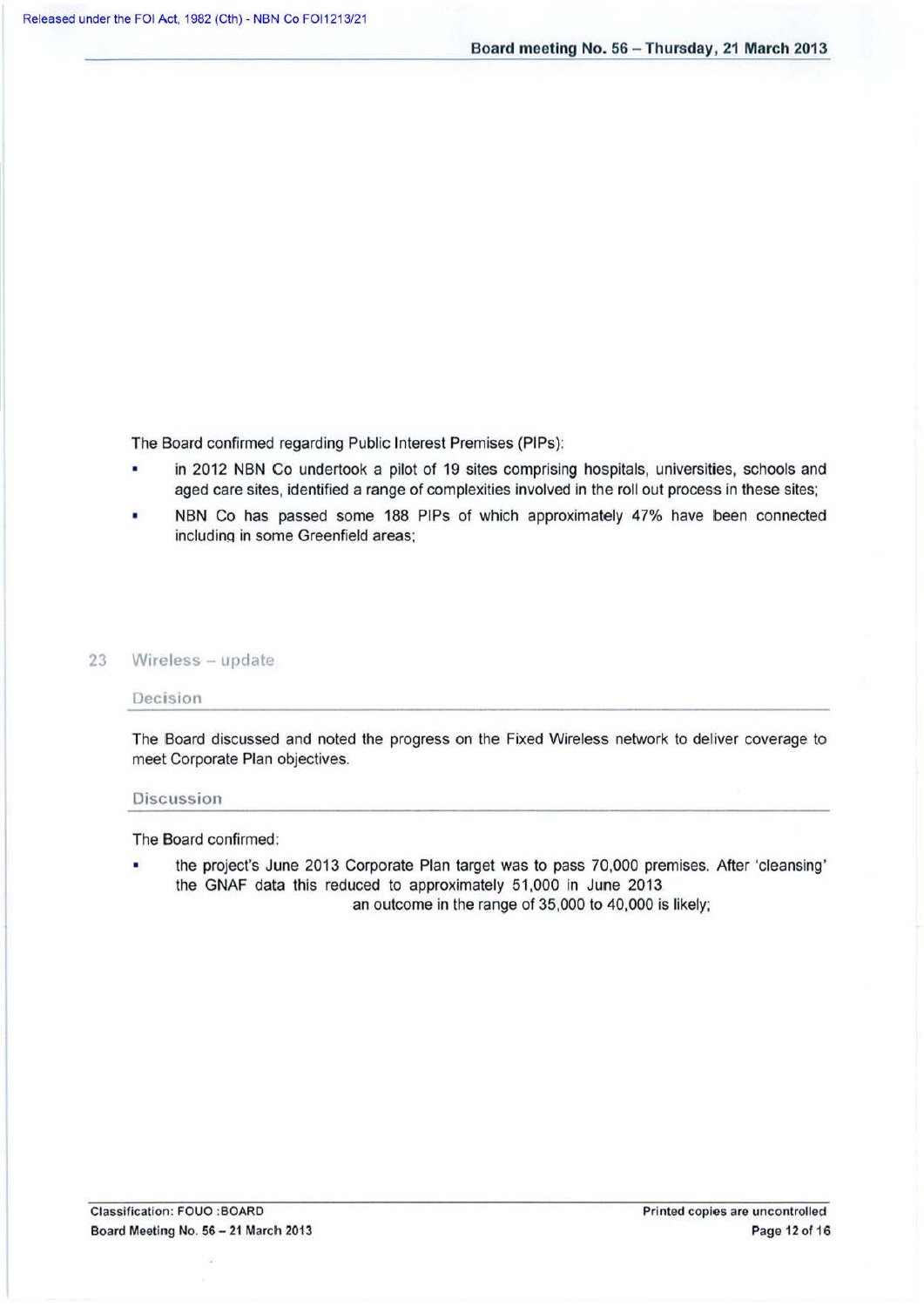Board meeting No. 57 - Wednesday, 24 April 2013

# Discussion

The Board confirmed with management:

- NBN Co has now taken over delivery responsibility in the NT for all but two FSAM's (namely Darwin 1 & 4);
- NBN Co has moved staff from other states to supplement the current staff in Darwin;
- the contracts being entered into with subcontractors under NBN Co's direct engagement model ٠ are:
	- within the parameters of the Corporate Plan  $\overline{a}$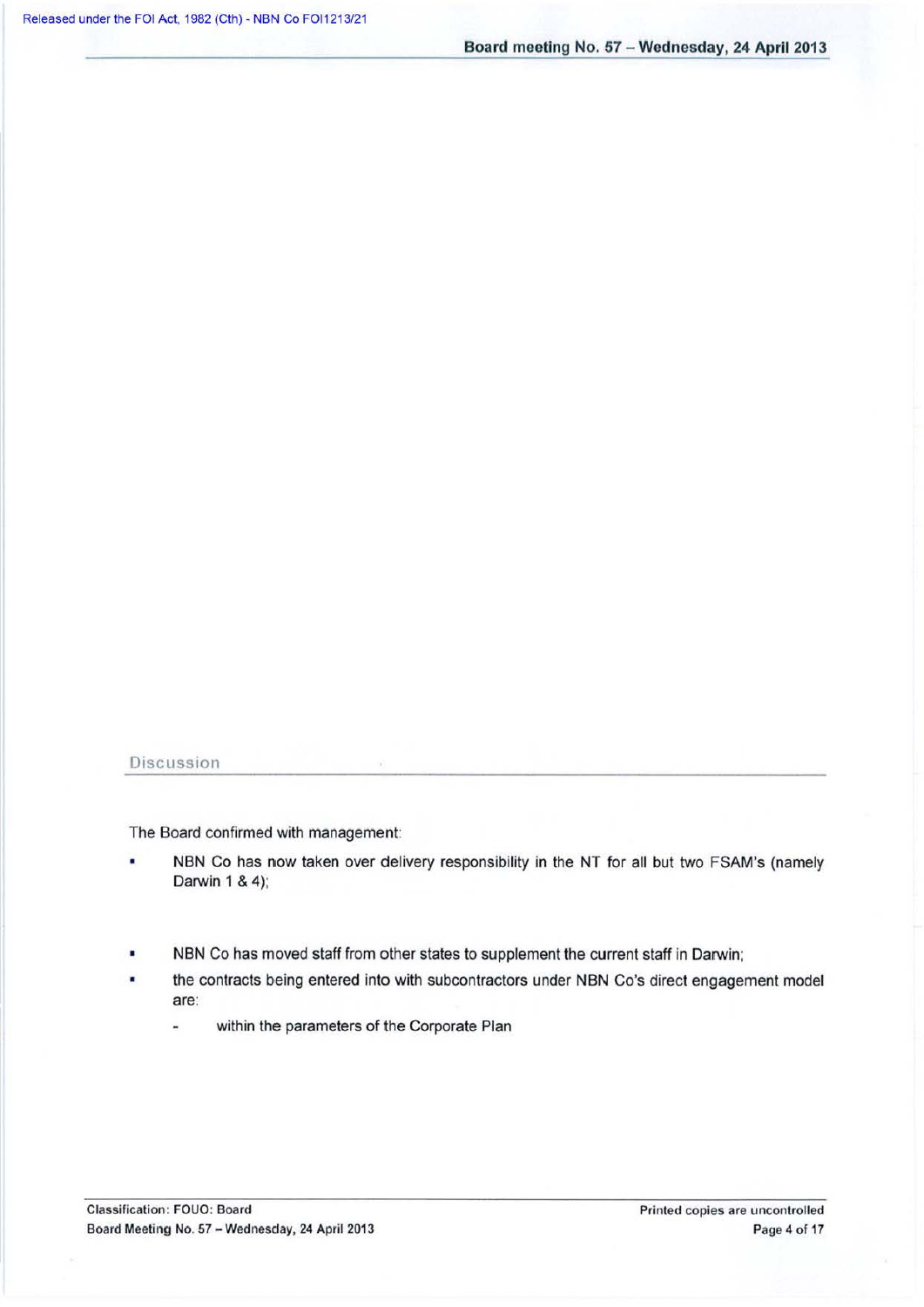13 New Developments (Fibre to the Premise (FTTP))

### **Discussion**

The Board confirmed with management:

- as at 19 April 2013 37,588 premises have been passed and management is targeting a further 10,000 premises between 24 April and 30 June 2013;
- there are now less than 3,000 premises in new developments without services;

## 14 Multi Dwelling Units (MDUs)

## Decision

The Board discussed and noted:

as at the end of March 2013, the first nine MDUs have been declared RFS'ed (Ready for Service) with a further 36 MDUs cabled and undergoing quality assurance (QA) and address upload;

the 30 June 2013

targets had to be revised downwards from 4,285 MDUs (RFS) to 3,658 MDUs